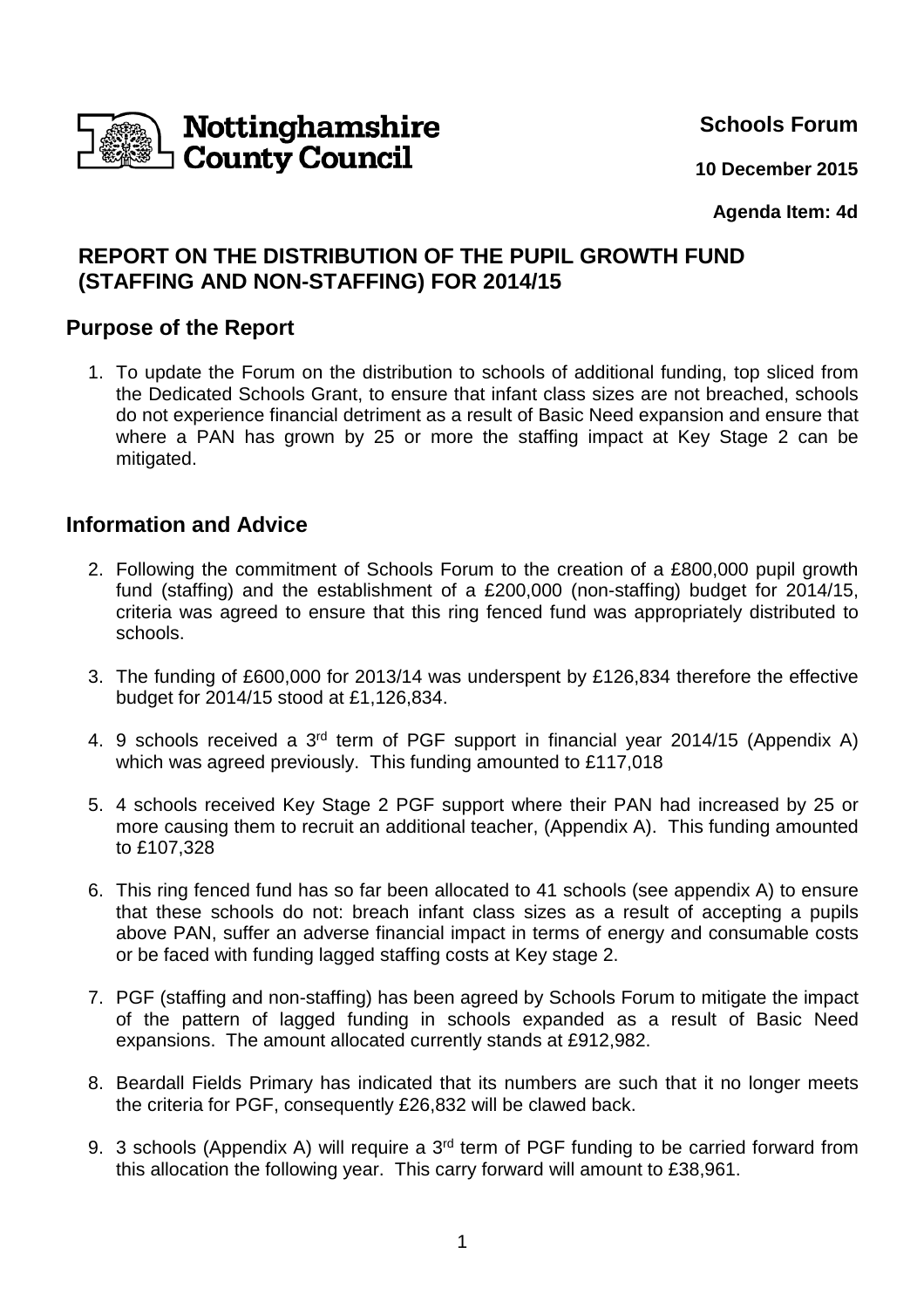- 10. Mornington Primary, Broxtowe anticipated breaching ICS and funded an additional teacher from reserves consequentially the school could not demonstrate a need. Without spending school reserves the school would have qualified for PGF support. The school would have received £26,832 in funding from PGF had they not used reserves.
- 11. If approved, the PGF requirement will be £912,982, from a budget of £1,126,834. Currently, the expected underspend on this budget stands at £213,852 made up of: £138,500 from non-staffing and £75,352 from staffing.
- 12. This ring fenced fund has been sufficient to meet current identified need, if any further need arises during the year this will be reported. Any underspend will be returned to Schools Forum and be rolled forward to the 2016/17 allocation.

## **RECOMMENDATION/S**

### **That the Schools Forum:**

- 1. Notes the content of the report and the allocations made from the growth fund.
- 2. Continues to monitor the use of this fund throughout 2015-16, & considers the level of funding & criteria for future years, in light of any in-year allocations.
- 3. Considers confirming the indicative  $3<sup>rd</sup>$  term funding for the 3 schools requiring 3 term support.
- 4. Considers making a retrospective payment of £26,832 to Mornington Primary.

**Marion Clay Group Manager Support to Schools Service T 0115 977 2703 E marion.clay@nottscc.gov.uk**

#### **For any enquiries about this report please contact:** Mike Sharpe

Team Manager – Place Planning and Admissions Area Officer T 0115 977 2803 E mike.sharpe@nottscc.gov.uk

#### **Pupil Growth Fund allocations as at June 2015 Appendix A**

| 3rd term carry forward schools | £                 |        |
|--------------------------------|-------------------|--------|
| St Peter's                     | <b>Newark</b>     | 13,002 |
| Abbey Road                     | <b>Rushcliffe</b> | 13,002 |
| St Peter's                     | <b>Bassetlaw</b>  | 13,002 |
| Hawthorne                      | Gedling           | 13,002 |
| <b>Arnold Mill</b>             | Gedling           | 13,002 |
| Prospect Hill Inf              | <b>Bassetlaw</b>  | 13,002 |